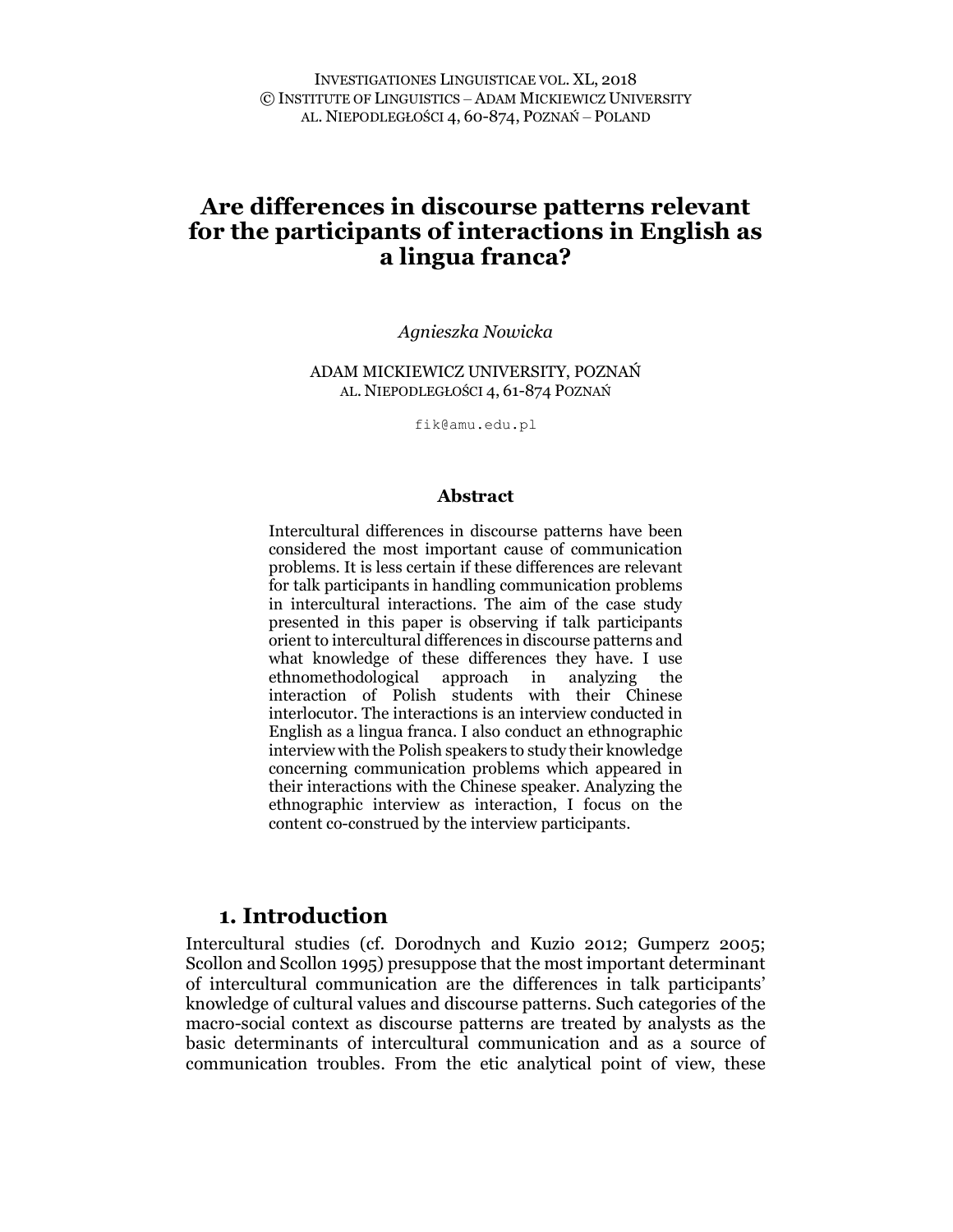patterns visibly influence the turn-taking system and the shape of utterances. In the emic research tradition of ethnomethodology and conversation analysis differences in discourse patterns need to be relevant for talk participants to be taken into account in analysis.

Etic studies of intercultural communication give consistent evidence of the existence of intercultural differences in discourse patterns and interactional routines (cf. Kiesling and Paulston 2005; Scollon and Scollon 1995). These studies show that even though non-native speakers use common lingua franca English, they still tend to resort to their native discourse patterns. These speakers' knowledge of English discourse patterns is frequently insufficient to avoid communication problems. Moreover, reliance on native discourse patterns is often unintentional, because the speakers' knowledge of cultural differences in discourse patterns is declarative and not procedural. Frequently, the speakers deliberately resist adopting non-native discourse patterns, and they do not tailor these patterns to their own needs to develop their individual communication style in English. That is why etic frameworks tend to see troubles in communication as an omnipresent and distinctive feature of lingua franca talk in general.

The purpose of my case study is to see if the evidence gathered in the course of etic studies can be confirmed in the emic ethnomethodological analysis. Differences in discourse patterns are visible in the interaction I chose for analysis, but should we assume that they are relevant cultural resources for talk participants? How do the talk participants orient to communication problems in interaction, how do they understand and handle these problems?

In order to emphasize a different understanding of social context as that seen in etic research approaches, ethnomethodological researchers prefer to talk about inferential order (cf. Garfinkel 1967). The term inferential order is used to emphasize the perspective of talk participants making rational inferences about the meaning of communicative actions in interactions. To prove the relevance of differences in discourse patterns for talk participants, the ethnomethodological analysis needs to show if talk participants orient to these differences i.e. refer to them when solving communication problems.

Using the emic approach of ethnomethodology and conversation analysis I present a case of study of the interaction between two Polish female interviewers (IRs) and their Chinese (IE). To verify my observations, I study the ethnographic interview I conducted with the Polish talk participants.

# 2. The relevance of cultural differences in discourse patterns

The analysis of the interaction presented below aims at discussing how the talk participants interpret divergent discourse patterns. The analyzed interaction is an interview between Polish students and their guest. The IRs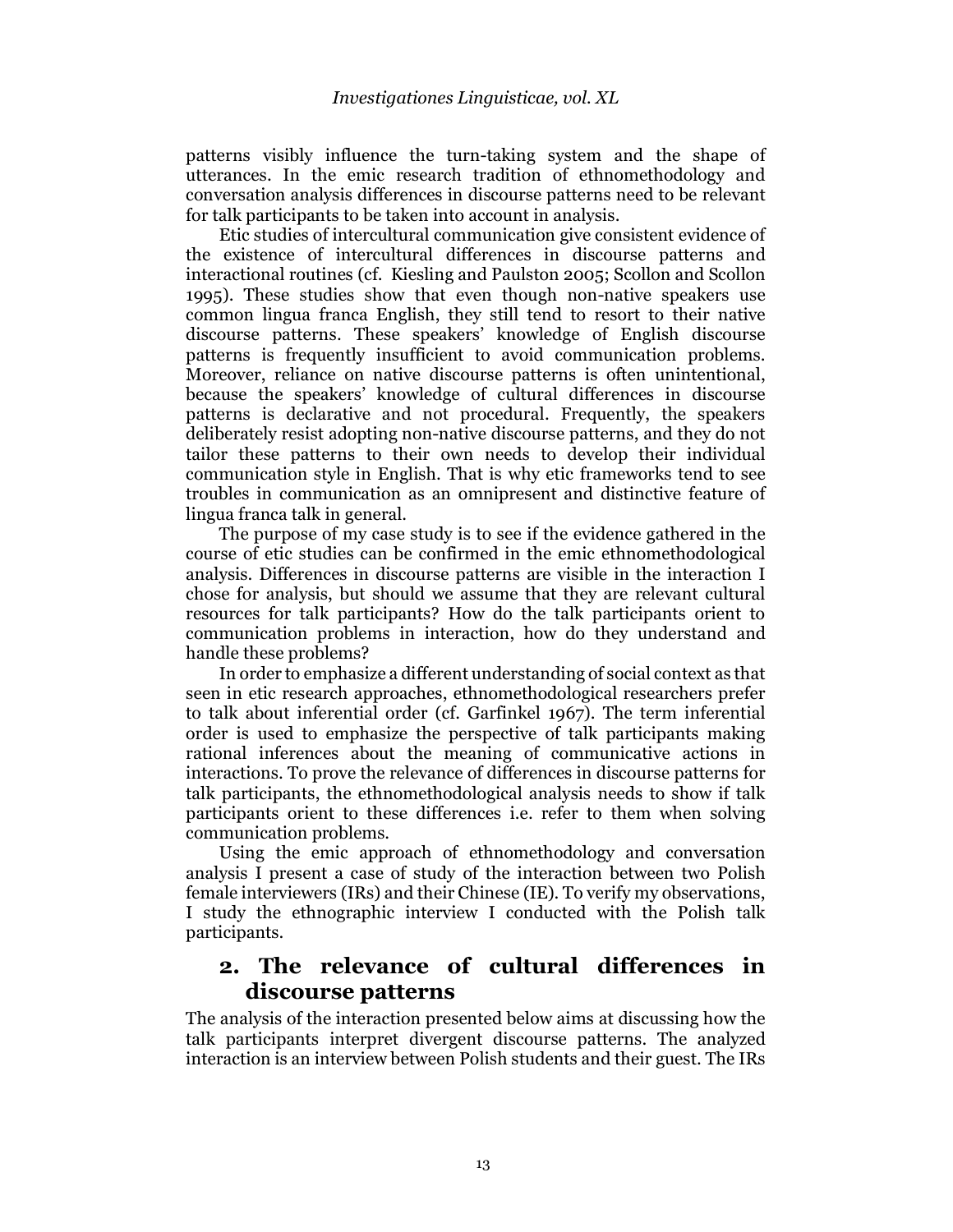are Polish students of Applied Linguistics, and their IE is a Chinese teacher of English on a scholarship in Poland. There are marked differences in discourse patterns seen mainly in divergent ways of developing the topic. The Chinese IE develops the topic inductively, which is typical of Chinese argumentative style when reacting to problematic questions. The inductive style consists in delaying the introduction of the main topic point until the end of an utterance and in this particular example at the end of a series of utterances (cf. Scollon and Scollon 1995: 75-85). Such delays and other mitigation tokens also appear in Euro-American discourses (sensu largo). However, as opposed to Chinese discourse, in Euro-American styles of argumentation, the main point of an utterance is usually formulated much earlier and in a more explicit manner than in Chinese discourse.

The Chinese IE formulates his answers inductively in accordance with the Chinese argumentative pattern. In addition, for the IE the evaluations included in the IRs' questions are probably too direct. Therefore, he treats the evaluations as a delicate matter which requires mitigation. For the Polish IRs the Chinese IE does not understand their questions and his answers stray from the topic. As a result, they use metaformulations to reintroduce the topic and make the Chinese IE answer the questions.

#### Extract 1

```
1 D: and would you say that eh (.) the Chinese are generally 
2 Tha:rd working<br>3 (0.5)(0.5)4 B: yeah:: 
5 D: \uparrow yeah=
6 B: =you kno::w (.) we s- we have a saying that Chinese 
7 people \hat{\tau}are::: (..) industrious and hard working
8 D: mhm 
9 B: people yeah 
10 D: mhm= 
11 B: =yeah 
12 D: and and what about other nations how do you see others 
13 B: (well:) I think (.) uh (..) well we s- say it this way 
14 but no- uh other nation when you:: (.) l-uh:- I think 
15 they're y'know (.) the people (.) who want but di- di-
16 different th:: you know even in one 
17 nation (..) .hhh most generally speaking you know: some 
18 most people are:: ha:rd wo:rki:ng and industriou:s y'know 
19 (.) but maybe there is eh [s- ] some other people 
20 D:[mhm] 
21 B: I don't know they rely on [the government] 
22 D: [(ok but)] mhm
23 B: on the social welfare (.) but you know in China the 
24 social we:lfare:(..) (it) still has a long way (.) to be 
25 perfect(.).hhh so:: some people don't (...) rely on social 
26 welfare: (.) very much (.) so they) (.) the only thing 
27 rely on themselve (..) this (.) we have in China you know
```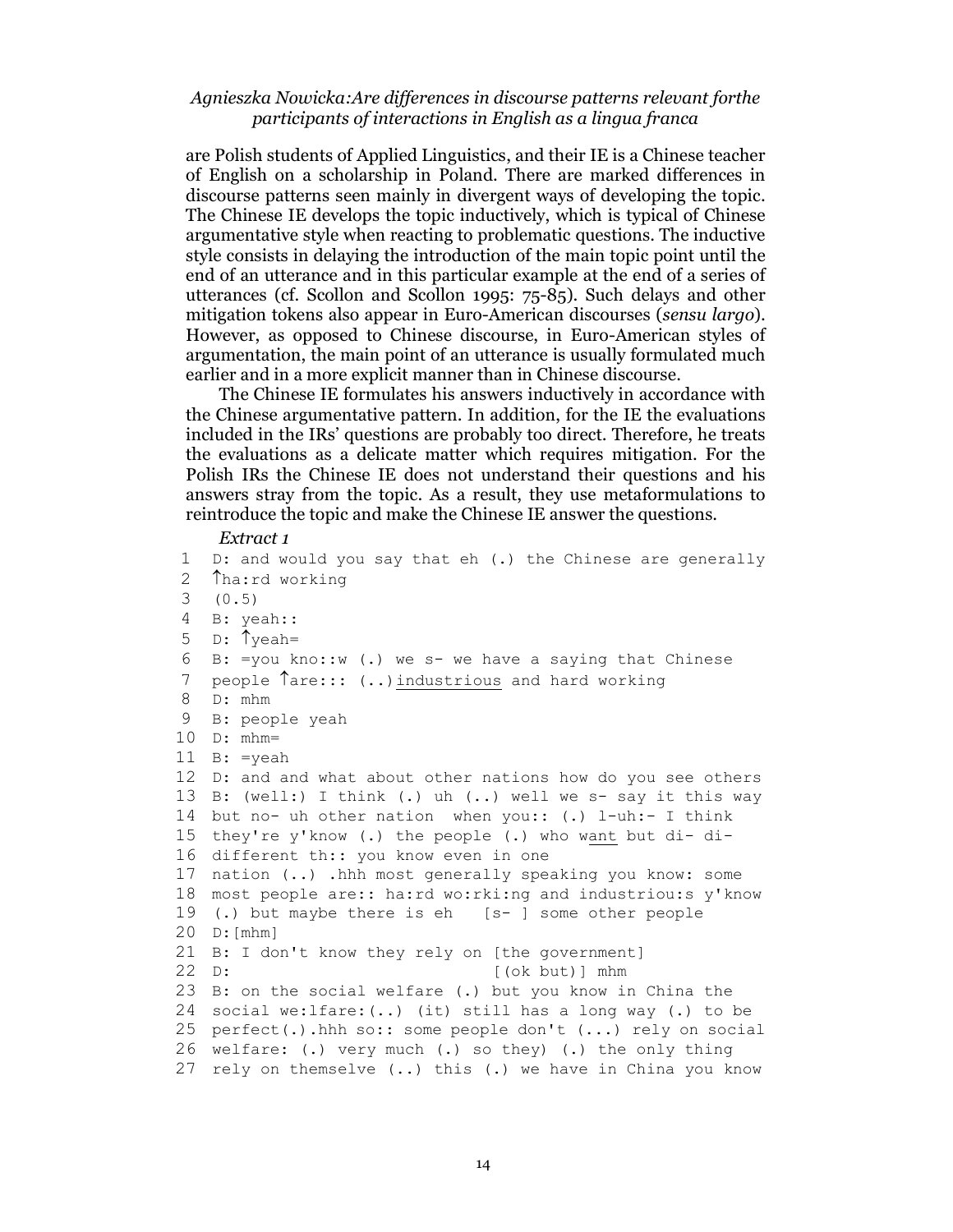```
28 (.) even in the (..) i- in the past people say a self
29 reliance (..) the the saying the old slogan is self 
30 reliance (.) we we rely on ourselves (..)(xxx)
```
In lines 4, 6-7 B responds to the question more directly and with less hesitation than later on in the interview as he does not treat the question as too problematic or too argumentative, probably because it calls for a positive assessment. Later on, however, when D asks a question about other nations in line 12, B produces his answer in an inductive manner preceding it with hesitation pauses and mitigating discourse markers in order to signal the upcoming evaluation as a delicate matter.

In lines 21 and 22 overlapping turns appear, but they are not cooperative because D tries to interrupt B in order to reintroduce the topic from which in her opinion B strayed. She produces her turn at the transition relevance point (TRP) at the end of a turn construction unit where, in the European-American discourse style, the topic upshot is usually realized. D intends to take a turn since she notices that B does not answer her question, and her role as an IR is to keep the topic on track. However, B treats D's turn as an interruption and he keeps on talking because in his perspective he has not formulated the main point. He formulates the main point indirectly in the next turn in lines 23-30. The IRs D and O cannot identify the main point in B's answers. This is due to B's inductive style. The IRs' comments come prematurely and are treated as interruptions by the IE. D and O have problems understanding B's answers and in exercising effective control of the topic. They keep reintroducing the topic by providing examples and reformulating their questions.

#### Extract 2

```
31 D: OK [but let's get back to] 
32 B: [xxx mh: mh:] 
33 D: this topic of other nations 
34 B: OK 
35 D: I wanted to:: yh: concentrate on some s:stereotypes for 
36 example in [Po:land (..) eh::] 
37 B: [mh: mh:] 
38 D: very often believe that eh::: (.) Germans are: (.) 
39 extremely hard working 
40 B: mhm 
41 D: and perhaps you have also (.) some example 
42 B: mhm 
43 D: oah I mean some:: (...) °eh° I would like you to name 
44 some examples eh: 
45 B: mh: 
46 D: of some nation and (..)[eh:] tell: 
47 B: [mh: mh:] 
48 D: eh:: what's the attitude of Chinese [people] 
49 B: [mh: mh:]
```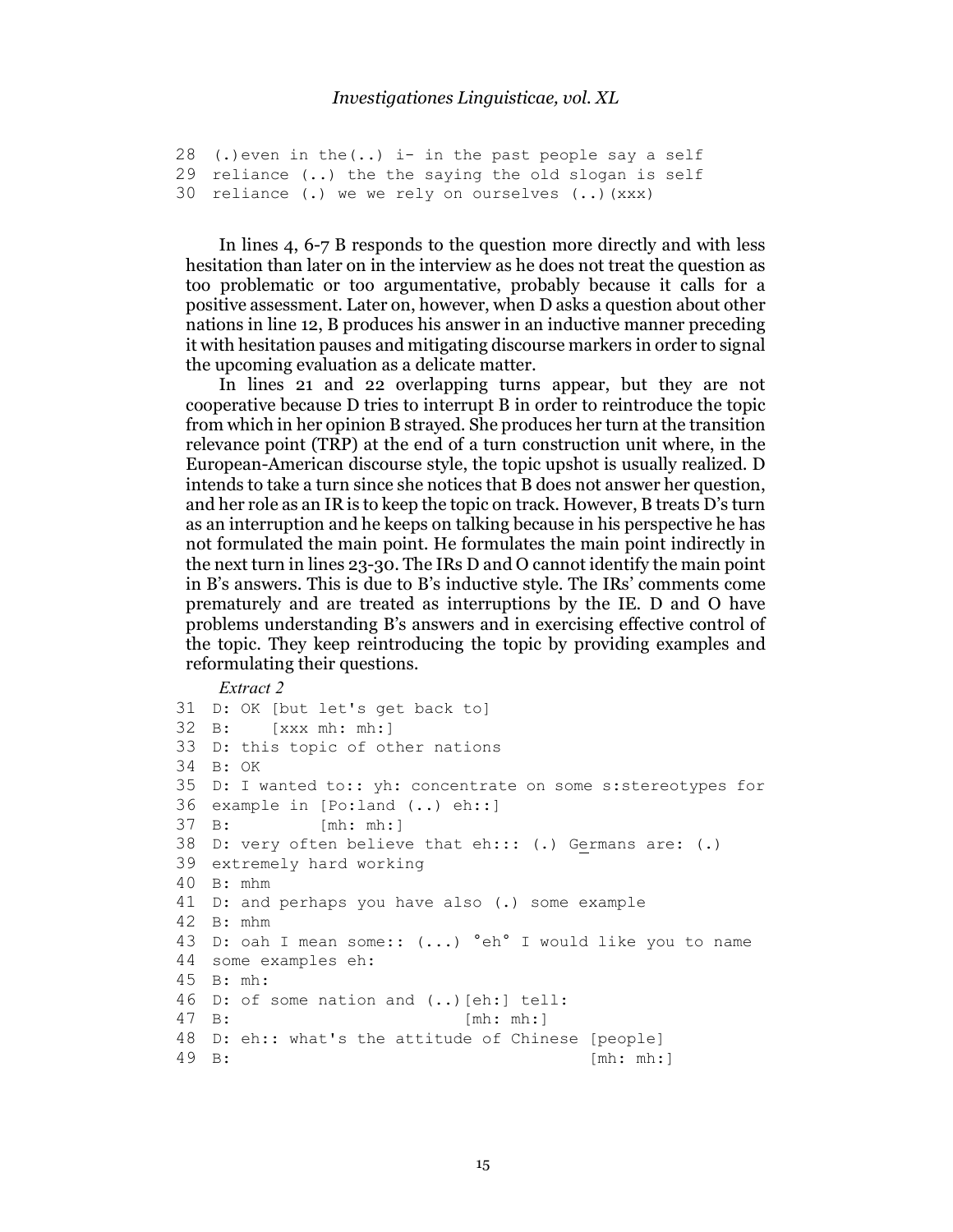```
50 D: towards eh: 
51 B: mhm mhm 
52 D: that nation 
53 B: mhm (.) you mean other nations eh::= 
54 D: =yeah for example you consider somebody extremely lazy 
55 or::= 
56 B: = mhm57 D: is \hat{} there (.) a \hat{} nation which you consider to be
58 Tlazy
59 (2.5) 
60 B: .hhh maybe I think some of the ve:ry wealthy (..) 
61 (xxxxx) the countries (..) you know (.) because you know 
62 in the countries >where the ec< the economy is: going well 
63 (.) y'know they can enjoy: (.) so::cial we::lfa::re they 
64 can enjoy:: (.) a lo::t o::f a good facilities in life (.) 
65 y'know 
66 O: mhm 
67 B: they s- so maybe some people you know are afraid to 
68 work (.) the enjoy li:fe y'know (.) everyday y'know 
69 D: [so would you say] that 
70 B: [maybe]but it's difficult to to to say: which which 
71 nation in this wor:ld 
72 D: mhm 
73 O: so there's talking about [polish people] 
74 B: [but you know I do] 
75 still think (.) that social wel:fa:re (.) y'know too much 
76 social welfare (.) does not encourage people (.) to work 
77 hard ha:rder 
78 D: mhm 
79 B: but
```
In extract 2 in lines 31, 33 and 35-36 D reintroduces the topic using a metaformulation in order to make it more specific for B. This might be treated as other-initiated repair. In line 31 D begins a turn after B's pause, and another overlap appears as B tries to continue his turn in line 32.

In lines 35-36 D uses a metaformulation to reintroduce the topic "I wanted to:: yh: concentrate on some s:stereotypes". She provides examples to narrow down B's answer options and in lines 35-36 and 38-39 directly asks him for specific examples. She reformulates her question in lines 43- 44, 46, 48, 50 and 52, yet B does not answer because he probably waits for D to specify what problem his earlier answer might have caused for her. In addition, both IRs' questions become increasingly direct, which makes answering them even more problematic for B.

Finally, in line 53 by saying "mhm (.) you mean other nations eh::", B uses a recast and a repair initiator at the same time to make sure he understands the IRs' questions. In lines 54-55 D produces a repair reintroducing the topic. However, the situation repeats itself since B treats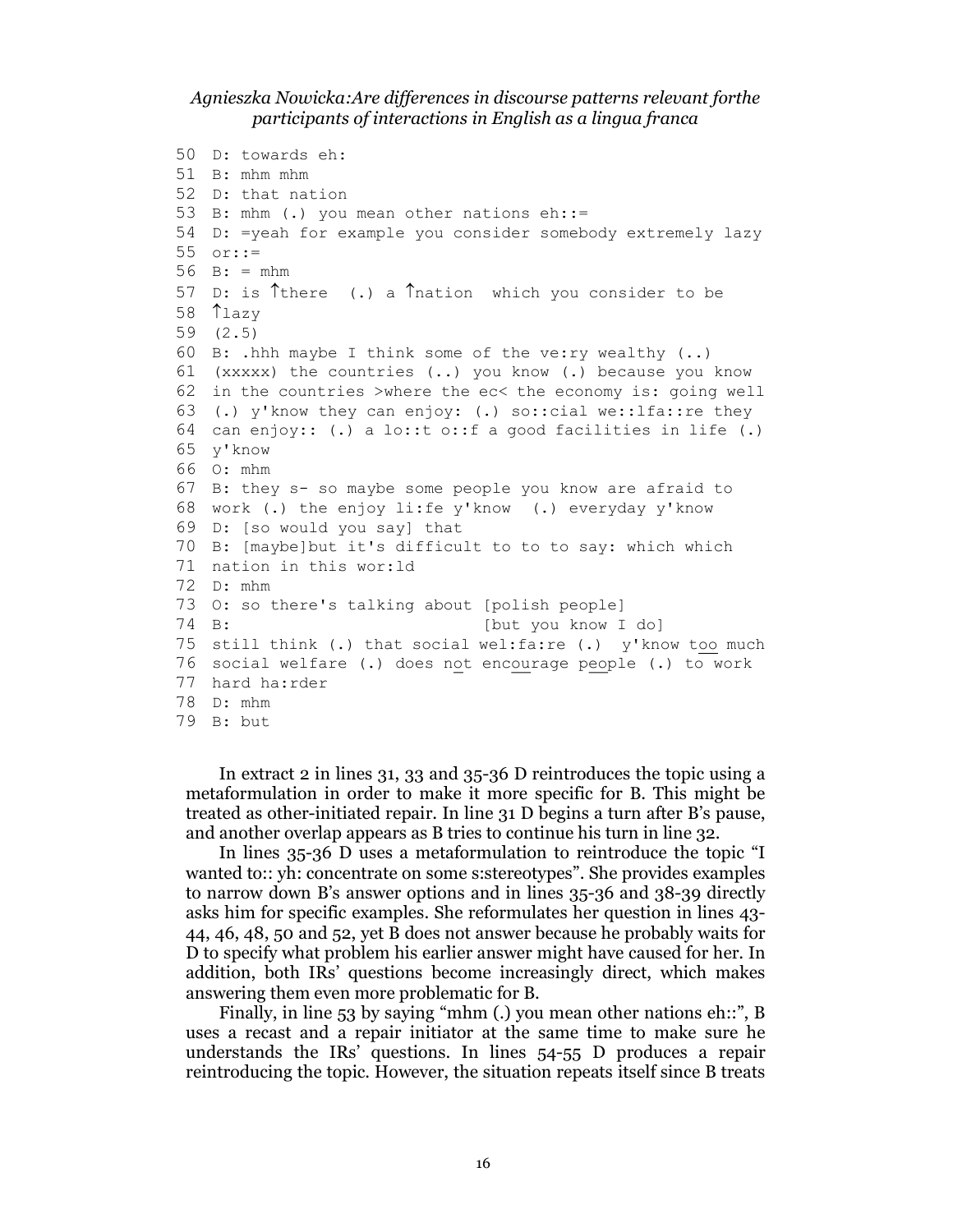the question as equally problematic and calling for mitigation, just like the previous ones. He makes a long hedging pause in line 59 before he takes a turn answering the question in lines 60-65, 67-68. In lines 69 and 70 and 73-74 the IR's and the IE's utterances overlap as D takes a turn twice at those places she interprets to be TRPs (transition relevance points), thus thinking that B has finished his turn without answering the question. B treats D's interjections as interruptions and continues his answer. Unlike in most overlaps in conversations, in this case no repetition of turn-initial overlapped formulations appears, and B ignores the IR's O interjections.

There is no evidence that either of the parties orients to the occurring troubles as caused by distinct discourse patterns. B's actions are understood as a refusal to fulfill the conventional duties of an IE which is to give answers that keep to the subject. The talk participants do not recognize language problems which might need repair. Non-native usage including non-native pronunciation and less frequent use of idiomatic language can be observed, but these are not treated as influencing mutual understanding. The talk participants only orient to troubles with topic management which are continually repaired in the course of talk. Even though the troubles recur and have to be dealt with repeatedly, the talk participants manage to reach a certain level of intersubjectivity. The IRs keep on reintroducing the topic that B seems to evade, and they do so by using metaformulations such as "yes but let's go back to the topic of…", "I would like to discuss now…", etc. Repair initiators and repairs concerning topic development appear frequently in the interview. The IRs keep on reintroducing the topic and produce topic repair initiators and actual repairs, whereas the other party seems to react to topic repair initiators by ignoring them or by reacting with short receipt tokens only.

The communication problems concern the development of the topic. In consequence, the IRs cannot let problems pass so they resolve them locally using metaformulations, recasts, repair initiators and repairs in order to make B answer their questions. The IRs most probably treat these problems as stemming from the IE's idiosyncrasies and do not interpret them as intercultural problems.

From the etic analytical point of view, the differences in cultural discourse patterns would be the main reason of communication problems in the analyzed interaction. However, there is no evidence that differences between the Polish and Chinese discourse patterns are relevant for the talk participants. The focus on discourse patterns differences undoubtedly facilitates the understanding of general communication processes in lingua franca and intercultural communication. It also helps uncover sociocultural differences in discourses. However, an analysis with such a focus is not sufficient to explain how the communication troubles and their repairs are organized interactionally and how talk participants interpret communication problems and cope with them to reach mutual understanding.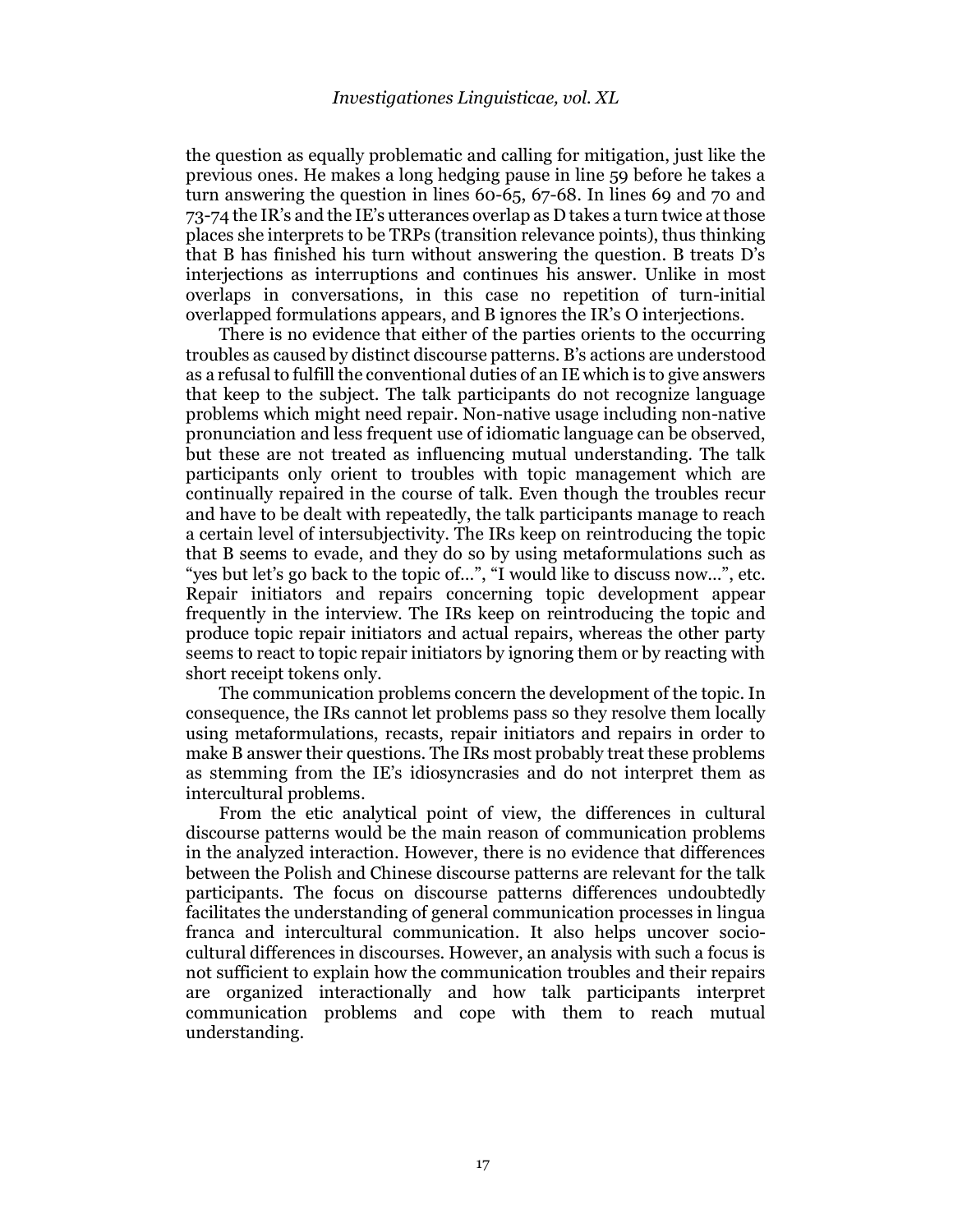## 3. Cultural discourse patterns in ethnographic interview

The analysis of the interview with the Chinese IE shows the talk participants used different discourse patterns in formulating their utterances. However, no indication has been found that the speakers know these differences and orient to them as relevant cultural resources of dealing with communication problems. In order to verify these observations I conducted the ethnographic interview with the Polish speakers.

Ethnographic interviews are used on their own or they follow interactions in order to help clarify the speakers' understanding of communicative actions. CA analysts debate the use of ethnographic interviews. They emphasize that meaning is construed in interaction in the local context of talk, so the focus on content itself can bring biased results, because talk participants reflect on the meaning of the actions which they have already interpreted in their actual communication. Speakers are thought to examine the interpretative procedures which they implement in a routine way and of which they tend to be unaware (cf. Sarangi 2004: 68– 69; Schegloff 1997). In many cases, though, the ethnographic interview can elucidate the results of interaction analysis, especially in research focusing on the talk participants' communicative competence including their knowledge of cultural resources such as differences in discourse patterns. Wetherell claims that the use of ethnographic interviews to research the cultural resources in talk seems justified because these resources are independent of the local context of talk (Wetherell 2003, 13–14). Indeed, in the studies of single cases CA analysis alone often cannot take into account the speakers' knowledge of cultural resources since the resources may not become relevant for the speakers in the case of the studied interaction. Cultural resources become a relevant topic of talk in some genres only. In intercultural interactions speakers tend to ignore communication problems as long as possible, unless the problems seriously disrupt mutual understanding (cf. Firth 1996). The talk participants' involvement in an explicit discussion about the sources of communication problems would reveal their knowledge of cultural resources. Such a discussion, though, is not a typical way of resolving the problems in every type of interaction, because it disrupts the flow of interaction and delays the realization of communication goals. That is why even the speakers who are aware of differences in discourse patterns may choose not to discuss them. I conducted the ethnographic interview with the Polish talk participants in order to verify their knowledge of different discourse patterns and explore their interpretation of communication problems which appeared in the interaction with the Chinese speaker. Even though ethnographic interview is not a typical research tool in emic studies, analyzed as interaction it can provide a deeper insight into the talk participants' awareness of cultural differences. The analysis of ethnographic interviews is more revealing if the interviews are analyzed as interaction (cf. Widdicombe 2015). I focus on the speakers' interpretative procedures, that is on the content co-construed in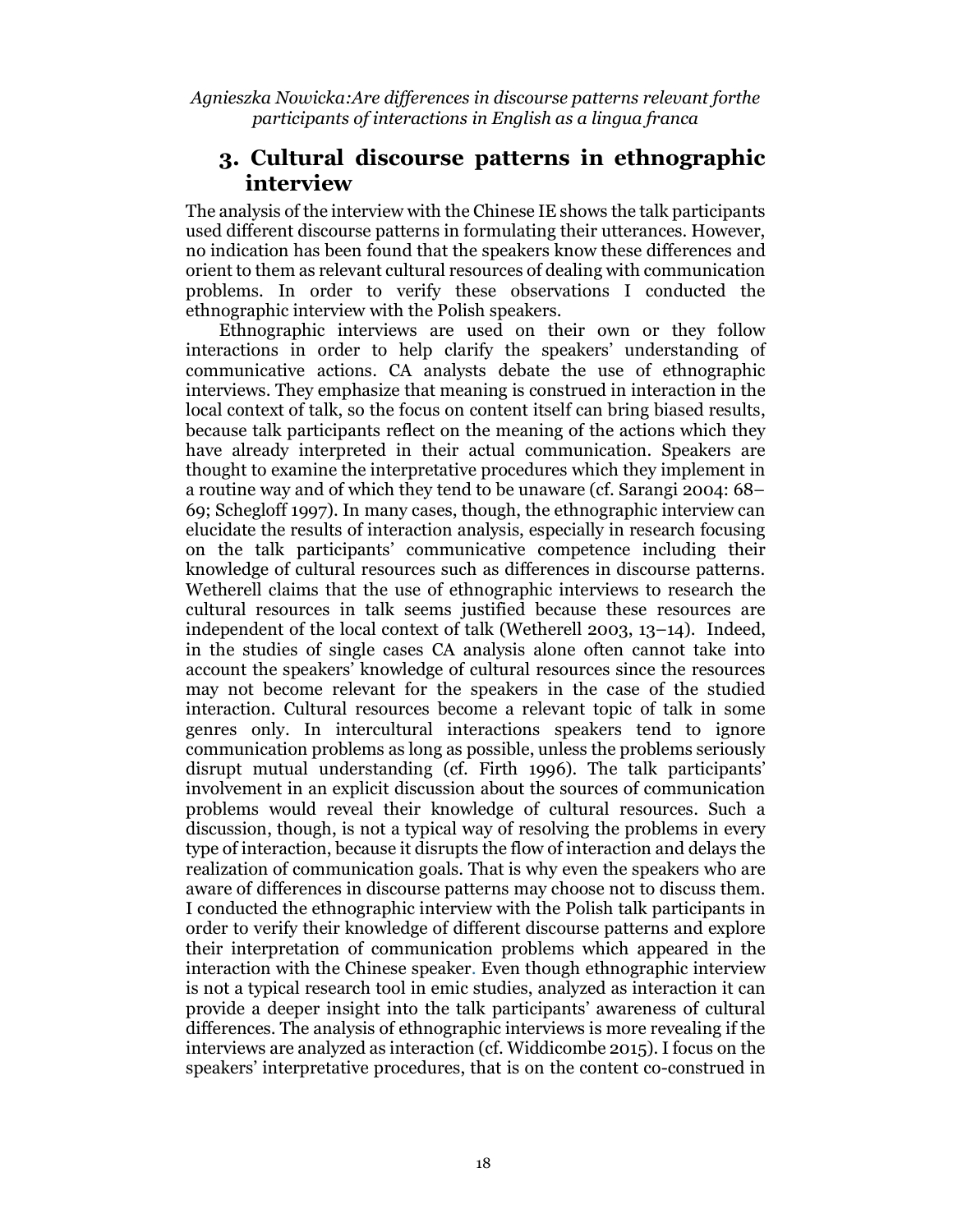the interview. I aim to establish if the Polish talk participants have any knowledge of the differences between the Chinese and Polish discourse patterns and how they interpret the problems appearing in communication.

The interview analyzed here is conducted in English and guided by the following open-ended questions:

- 1. What were the aims and your role in the interview?
- 2. What problems did you try to formulate in the interview? Were there any argumentative problems?
- 3. What were you negotiating with your IE? How were you negotiating it?
- 4. What communicative or intercultural problems did you observe? What were the reasons for the problems and your ways of dealing with them?
- 5. What future strategies of dealing with similar problems could you propose?
- 6. What are you happy with as far as your interview is concerned?
- 7. What was your IE's style of speaking?

The questions aim at clarifying the meaning of actions undertaken in the interview and the Polish speakers' perception of communicative and argumentative problems they may have encountered in their interview with the Chinese speaker. The ethnographic interview is conducted in English because it is also a learning task whose object is developing students' communicative competence in English. The task aims at developing the students' awareness of their communicative actions in English and their sensitivity to the specificity of communicating in English as a lingua franca. Generally, the students do not switch to Polish even though they are allowed to do it. The ethnographic interview reveals that the students' knowledge of discourse patterns is rather poor. However, their observations concerning the meaning of communicative actions and problems in the interview with a foreigner in many aspects coincide with those of the analyst.

Extract 3 [Ethnographic interview]

```
1 T: but yh:: (.) why do you think you had problems 
   with 
2 taking turns 
3 (2.0) 
4 O: mh::: 
5 (1.0) 
6 O: it was yh: hard to guess when he will finish 
   (..) his 
7 answer 
8 (...) 
9 O: because even when [I thought]
10 T: [mhm] 
11 O: oh eh::: he's going to end and .hhh (...) eh:: 
   he 
12 added something 
13 else and (0.5) sometimes changed the subject so 
14 (0.5) 
15 O: the answer wasn't very typica- not up to the
```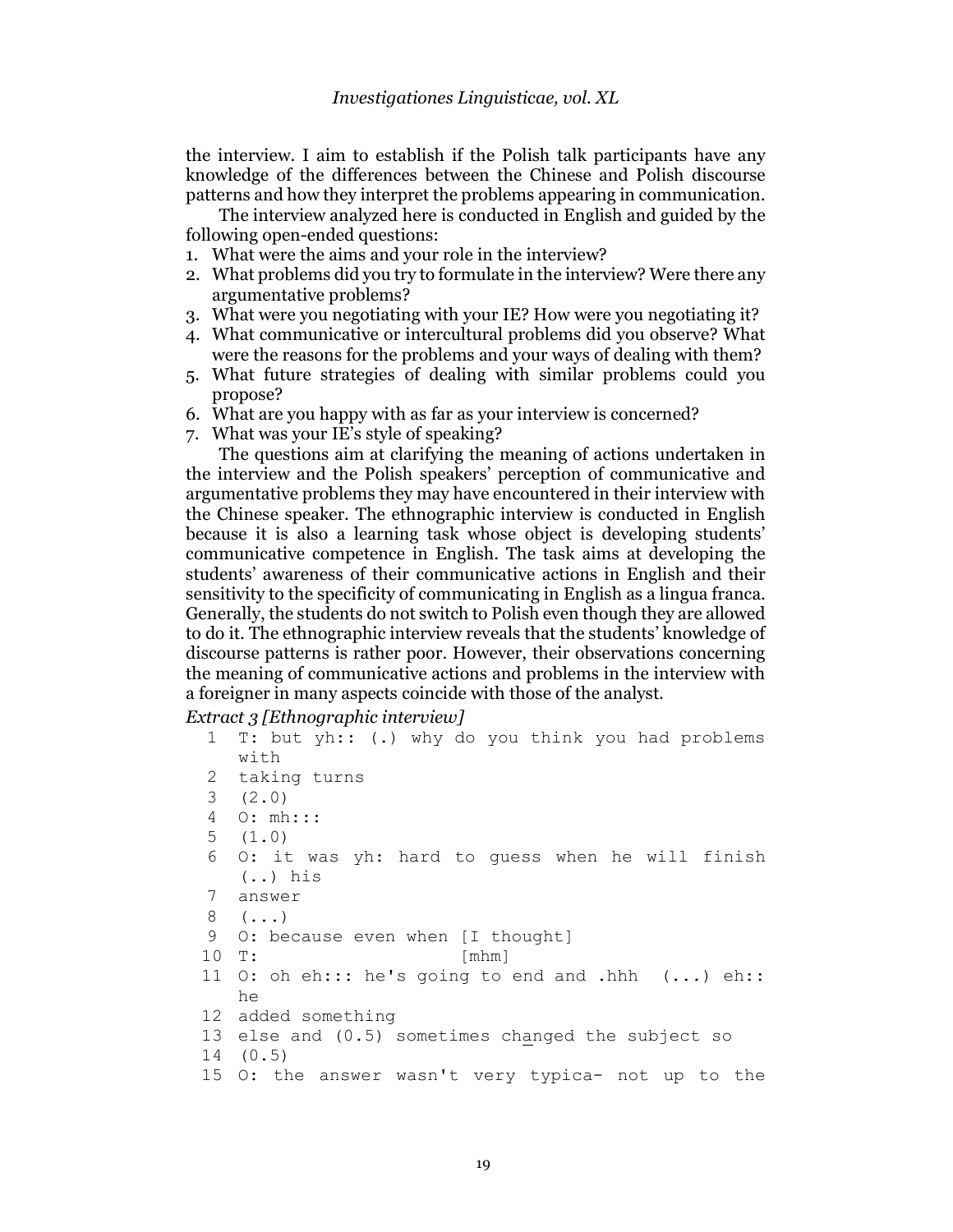point (.) 16 so as I expected .hhh 17 T: mhm

T, the researcher, embeds a formulation of the interpretation of events. Pauses and hesitation signals in verses 3, 5 and 8 show that the question is either conceptually difficult for O or that O interprets T's question as a potential criticism of her actions, or both of these possibilities take place. Thus, the pause and the hesitation signal may be a strategic mitigation before a potential dispreferred disagreement with the teacher. In the answer in lines 4, 6-7, 9, 11-13 O describes the problems with locating the end of B's (Chinese IE) utterances and comes to the conclusion that his style is characterized by not finishing his answers, adding something and changing the subject. In line 15 O begins assessing his actions as untypical, but she changes her decision and defines the style of his utterances as not getting to the point. Her observations confirm the researcher's analysis of the Polish speakers' interview with their Chinese guest, in which the students oriented to problems with locating the point or the crux of B's utterance.

The IR O mitigates her negative assessment, modifying it by using a less direct negative phrase "not very typical", which can be treated as a euphemistic description of her perception of the peculiarity of B's behavior. O expresses her sense of B's specificity in reference to what she considers as a standard. Thus she makes evaluations from her own cultural perspective treating it as normative. O still does not consider the possibility of a cultural discourse difference or that B gets to the point but develops the topic in a different way. O also reported that before the interview B expressed his wish not to discuss some topics such as politics, so this may have been the cause of the delay.

Being uncertain O formulates hypothetical and tentative assessments, and it is clear that she lacks the knowledge of Chinese discourse patterns.

#### Extract 4 [Ethnographic interview]

```
1 D: and perhaps eh::: if we wanted to get to know something 
2 we: shouldn't fo:rmulate questions (.) all the time (.) 
3 I'm not saying (.) instead of saying 
4 (.) 
5 T: mhm= 
6 D: = do you think Americans are lazy
7 T: mhm 
8 D: we could say (..) but you know Americans they are so 
9 lazy I I once knew a guy and he:: blah blah blah 
10 T: but then you you 
11 D: and [he would have to] react to that 
12 O: [hhhhh] 
13 \quad (. \ .)14 D: eh: obviously we would (.) also have to (.) express our 
15 opinions and=
```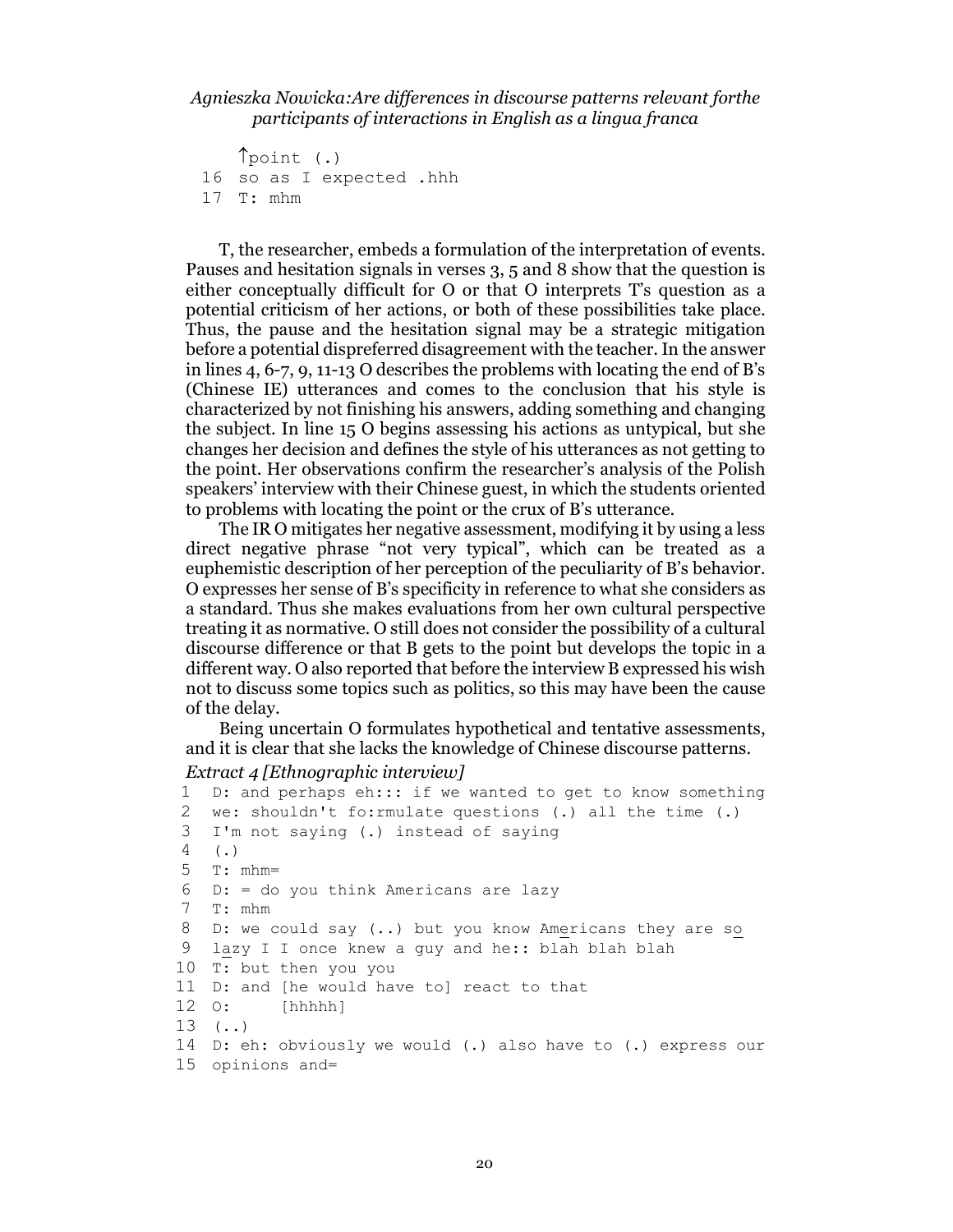```
16 T: =mhm 
17 D: eh that's not my op- opinion that is was just an 
18 example 
19 T: mhm
```
In lines 1-3 in extract 4, D reports a problem with the traditional format of the interview she conducted with the Chinese teacher and says that she should have changed the style to a more discussion oriented one. The researcher also saw the IRs' attempts to change the style. In general, both O and D notice that assessing identity categorization plays an important role in their interview. D also proposes strategies for coping with these problems, which she thinks might be effective.

D manifests a strategic orientation toward communicative accommodation when in lines 1-3, 6 and 8-9 she says that the following communicative actions could have been used: "I'm not saying (.) instead of saying [...] do you think Americans are lazy [...] we could say". She proposes a formulation which would reflect B's communicative style and would include narrating personal experiences with the use of examples. Illustrating her proposal, she begins a negatively assessing categorization of a collectivity with the mitigating signal "you know". This categorization could prove effective since communicative accommodation can facilitate mutual understanding. Generally, D is aware that ethnic categorization can be problematic and can involve socially sensitive assessments so she proposes some strategies to avoid stereotyping. Following D's reasoning, if a speaker perceives certain assessments as stereotyping, they should be formulated either as highly individualized remarks or as argumentative statements expressing not one's personal opinions but hypothetical views.

The IEs in the ethnographic interview, as foreign philology students and speakers of English as a second language show a greater awareness of certain communicative processes than an average speaker. However, they have problems with identifying the sources of problems in the interview they conducted with the Chinese guest. The reasons they cite for the problems indicate a bias. They consistently describe B's behavior as "strange" but they are not able to pinpoint the reasons for troubles and they do not define the problems as stemming from the differences in discourse patterns. The speakers show the lack the knowledge of cultural discourse patterns, which provides the further proof that the differences in discourse patterns were not relevant for them in the interview they conducted with the Chinese speaker.

### 4. Conclusion

The analysis of the interaction with the Chinese speaker shows that the differences in discourse patterns are not relevant for the Polish speakers. The study of the ethnographic interview proves that the Polish talk participants are unaware of differences between the Chinese and Polish discourse patterns. In their view, the Chinese interviewee's "peculiar" style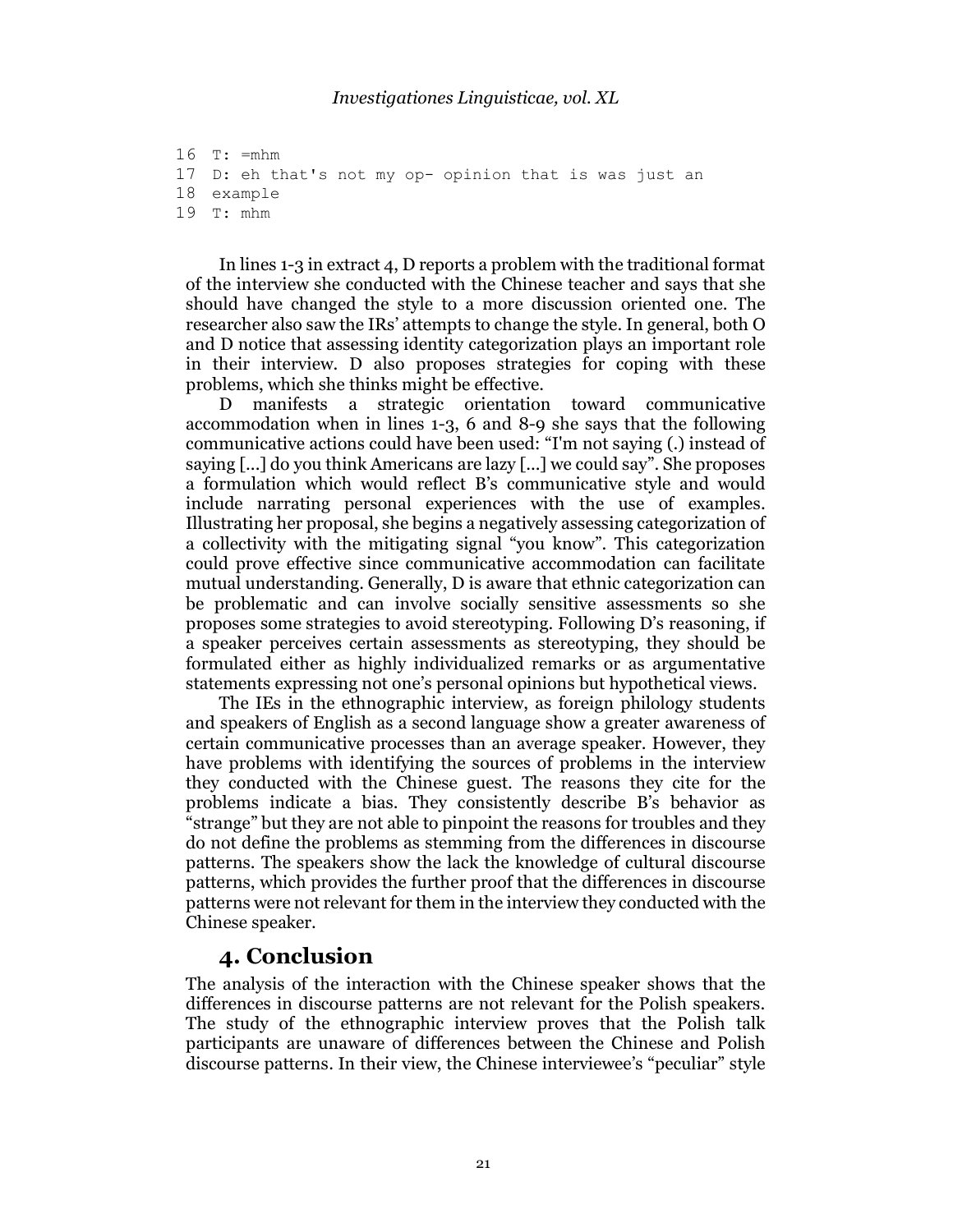of speaking causes communication problems. The analysis of the ethnographic interview confirms that the Polish talk participants did not handle problems in communication on the basis of cultural differences in discourse patterns.

An exhaustive knowledge of numerous discourse patterns in foreign languages would be beyond the capabilities of a single speaker. Besides, as some researchers point out (cf. Wilczyńska 2004; Wilczyńska, Liskova et al. 2004), such knowledge would simply be useless because speakers effectively confine themselves to chosen discourse patterns and genres in professional or colloquial communication in a native and foreign language. In intercultural communication in which participants interact with speakers of various cultural backgrounds in different communicative situations, possessing such an exhaustive knowledge would essentially be counterproductive from the talk participant's point of view. Such knowledge would need to comprise a variety of native and foreign discourse patterns. Even if the speakers in the analyzed example had the knowledge to notice the differences between Chinese and Polish discourse patterns, the application of such expertise to solve communication problems would not have been unproblematic either.

The results of the emic analysis from talk participant's perspective offers insight into intercultural communication which is remarkably different from the results of etic studies. Cultural differences in discourse patterns did not turn out an influential factor in understanding and resolving communication problems by the talk participants. The ethnographic interview revealed the speakers' attitudes. This confirms Wetherell's (2004) claim that cultural resources remain unobserved without using guided questions in ethnographic interview. The results of my case study indicate that combining ethnomethodological analysis of interaction and ethnographic interviews may be effective in observing the talk participants' perspective in intercultural communication.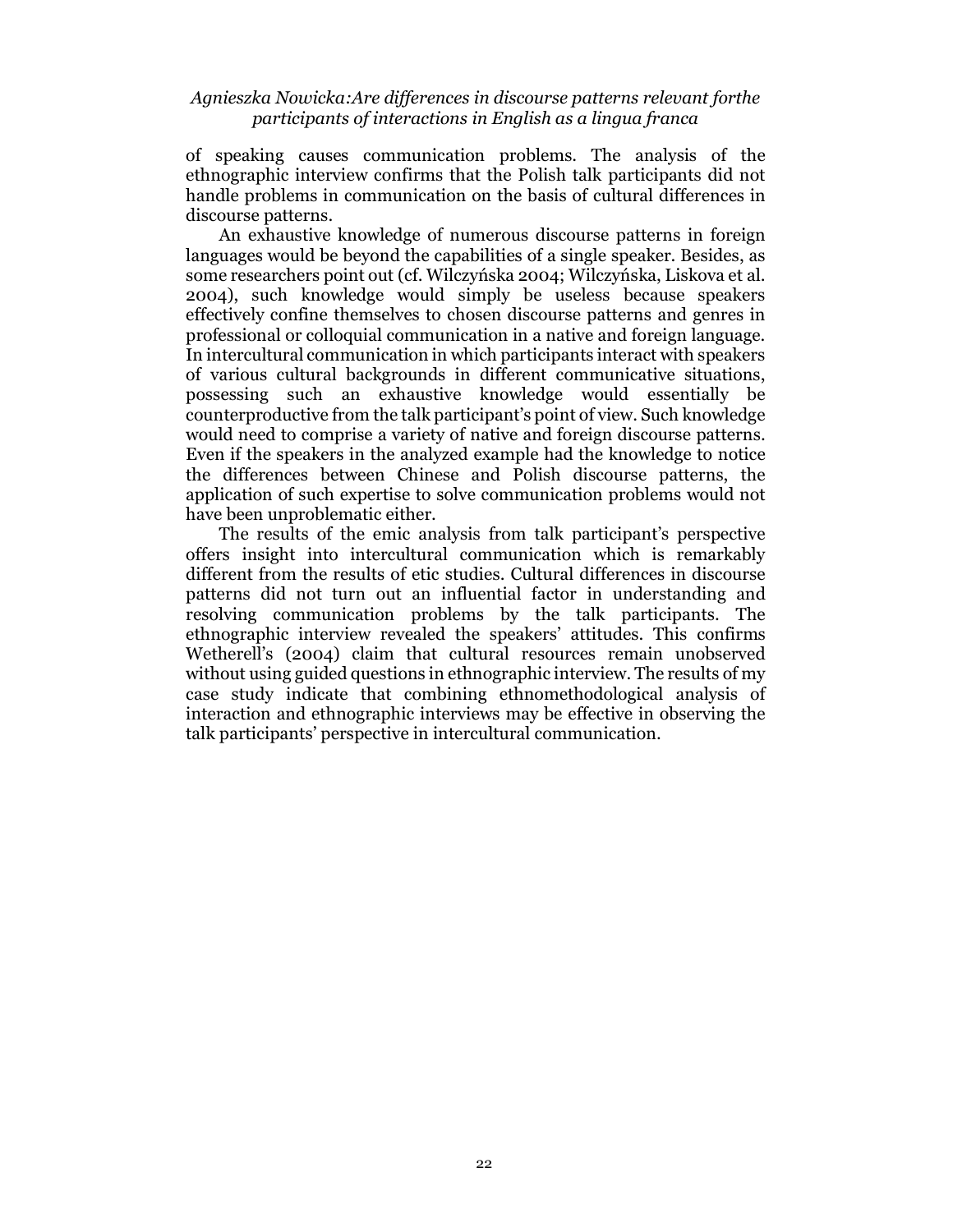#### References

- Garfinkel, Harold. 1967 (1984). Studies in Ethnomethodology. Malden, Mass: Polity/Blackwell Publishing.
- Gumperz, John J. 2005. "Interethnic communication", in: Scott F. Kielsing and Chrisitina Bratt Paulston (eds.), 2005. Intercultural Discourse and Communication. The Essential Readings. Oxford: Blackwell Publishers, 33–44.
- Dorodnych, Anatolij. and Anna Kuzio. 2012. "The role of cultural scripts and contextualization cues in intercultural (mis)communication", in: Barbara Kryk-Kastovsky (ed.), Intercultural Miscommunication past and present. Frankfurt/Main: Peter Lang, 77-99.
- Firth, Alan. 1996. "The discursiveness accomplishment of 'normality': On conversation analysis and 'lingua franca", Journal of Pragmatics 26: 237-259.
- Jefferson, Gail. 2004. "Glossary of transcript symbols with an introduction", in: Gene H. Lerner (ed.). Conversation Analysis: Studies from the First Generation. Philadelphia: John Benjamins, 13–23.
- Kiesling, Scott F. and Chrisitina Bratt Paulston (eds.). 2005. The Handbook of Intercultural Discourse and Communication. The Essential Readings. Boston: Blackwell.
- Sarangi, Srikant. 2004. "Institutional, Professional, and Lifeworld Frames in Interview Talk" in: Harry van den Berg, Margaret Wetherell, and Hanneke Houtkoop-Steenstra (eds.), Analyzing Race Talk. Multidisciplinary Perspectives on the Research Interview. New York: Cambridge University Press, 64–84.
- Scollon, Ron and Suzanne Wong Scollon. 1995. Intercultural Communication: a Discourse Approach. Oxford: Blackwell.
- Schegloff, Emanuel A. 1997. "Whose text? Whose context?", Discourse and Society 8, 2: 165–187.
- Wetherell, Margaret. 2003. "Racism and the analysis of cultural resources in interviews", in: Van den Berg, Harry, Margaret Wetherell and Hanneke Houtkoop-Steenstra (eds.). Analyzing Race Talk. Multidisciplinary Perspectives on the Research Interview. New York: Cambridge University Press.
- Widdicombe, Sue. 2015. "'Just like the fact that I'm Syrian like you are Scottish': Ascribing interviewer identities as a resource in cross-cultural interaction", British Journal of Social Psychology 54: 255-272.
- Wilczyńska, Weronika, Libuse Liskova, Sigurbjörg Eðvarðsdottir and Hermine Speitz. 2004. "Hospitality in intercultural training", in: Geneviève Zarate, Aline Gohard-Radenkovic, Denise Lussier and Hermine Penz. (eds.), Cultural Mediation in Language Learning and Teaching. Strasbourg, Cedex: Council of Europe Publishing, 133–152.